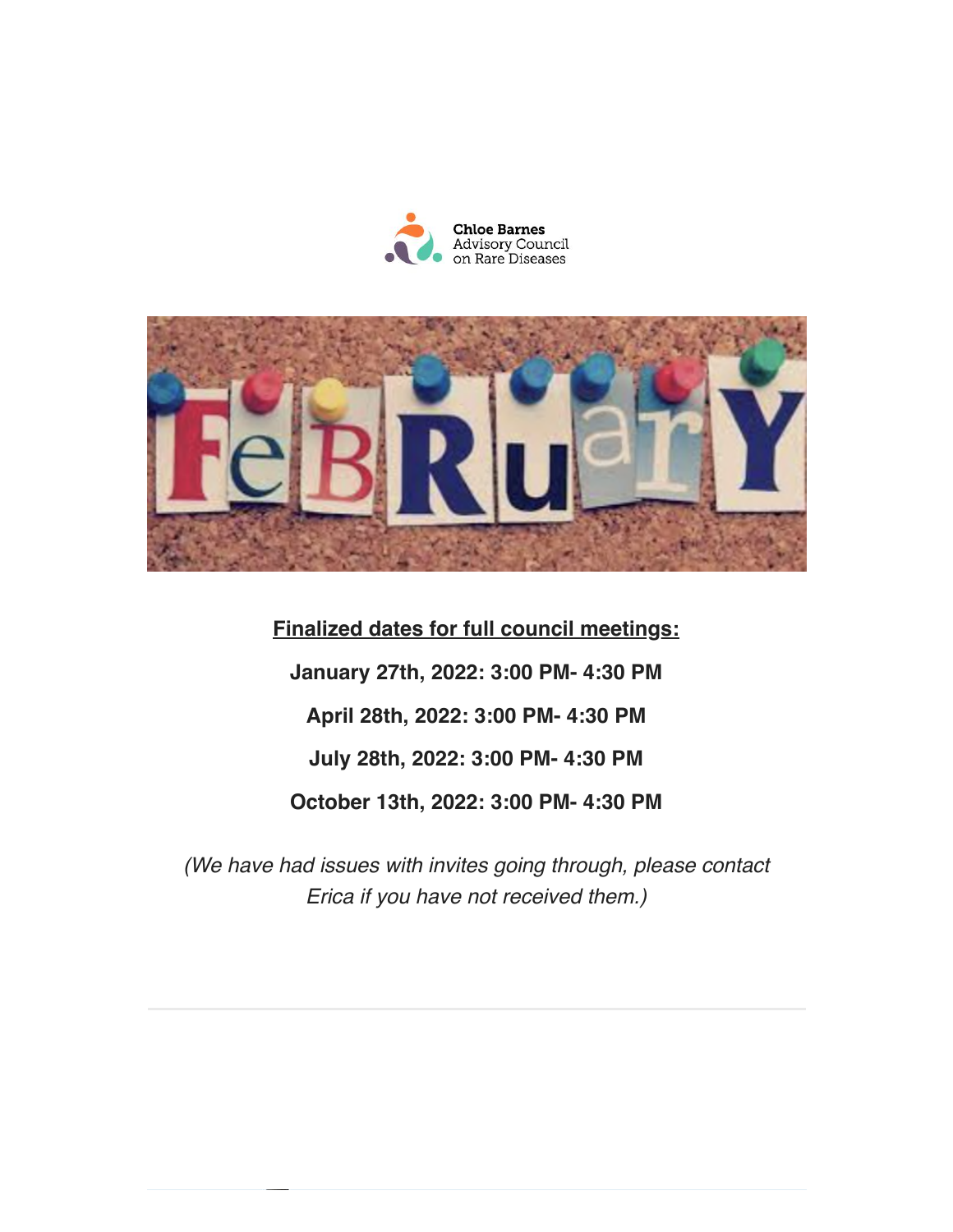

Our very own Sheldon Berkowitz and Paul Orchard will be participating in Rare Disease Day hosted by CODR on Friday, February 25th. The title is "Successes & Challenges in Transition of Care for Rare Disorders" For more information or if you'd like to attend please use this link: z.umn.edu/rare2022



The Star Tribune has released an article about Minnesota leading the way in ALS therapy. Please read this article: https://www.startribune.com/newvoices-finally-a-step-in-the-right-direction-for-als/600139565/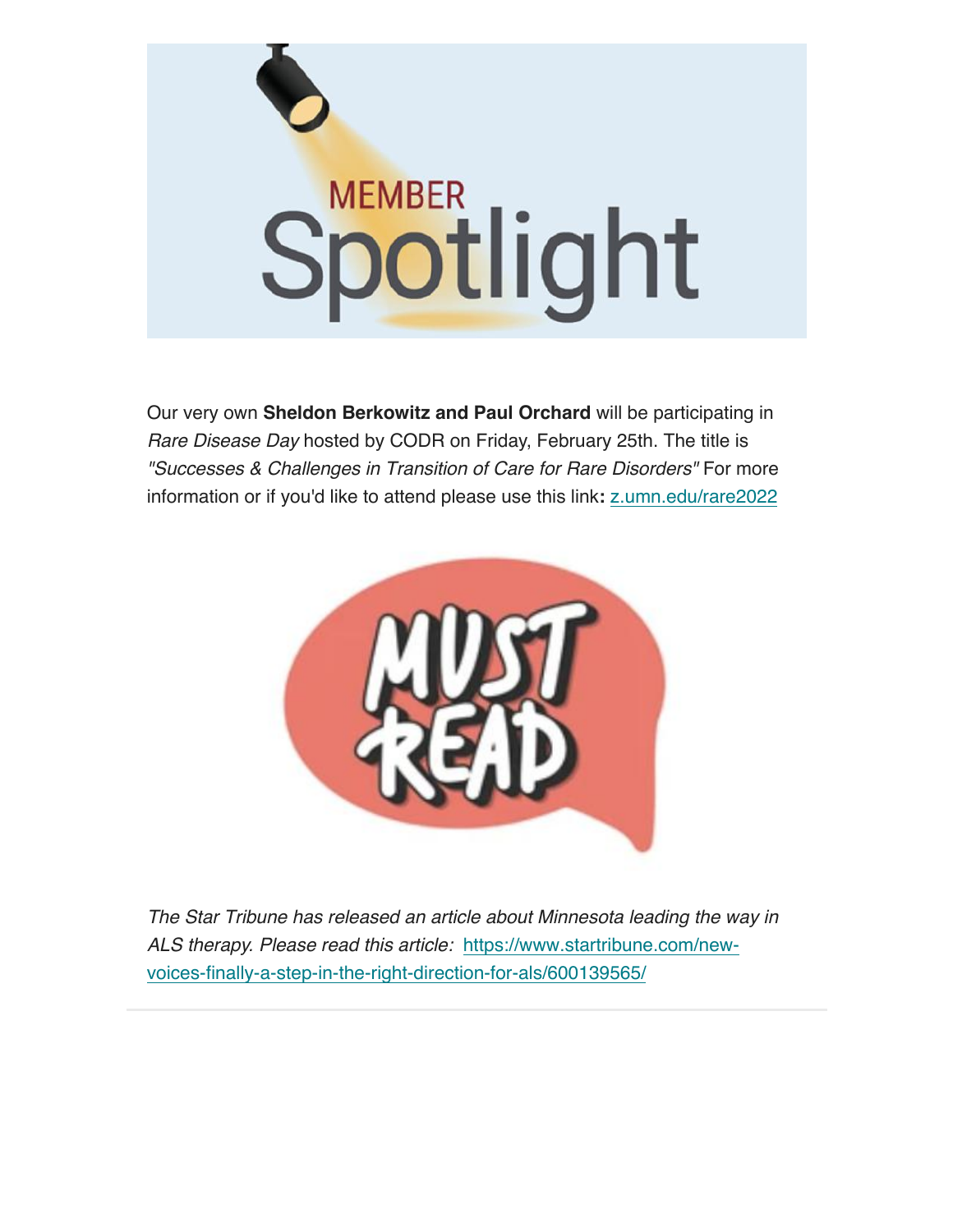

Northern Plains Rare Disease Summit planning committee. The Council is partnering with Sanford Health's CoRDS program annual summit held in May. We would like to have a Council member serve on the planning committee. If interested, contact Erica

Retelling of Philoctetes from an individual with a rare disease perspective. The University of Minnesota Center for Orphan Drug Research and the Department of Theater Arts and Dance are collaborating to develop a new production focused on bringing attention to those diagnosed with a rare disease. The collaboration will adapt the Greek tragedy, Philoctetes, to help a Minnesota-wide audience gain greater awareness and deeper understanding of the medical, economic, psychological, and social challenges facing people with rare diseases. The production, developed by students under the artistic direction of Kevin Kling, will be performed February 25-27 (Friday, Saturday and Sunday). You can register here: https://events.tc.umn.edu/theatre-arts-and-dance/all

Patient community led education sessions for newborn screening. A number of rare disease communities have interest in adding their diseases to the MN newborn panel and are in the process of organizing educational events. If you are interested in learning more, contact Erica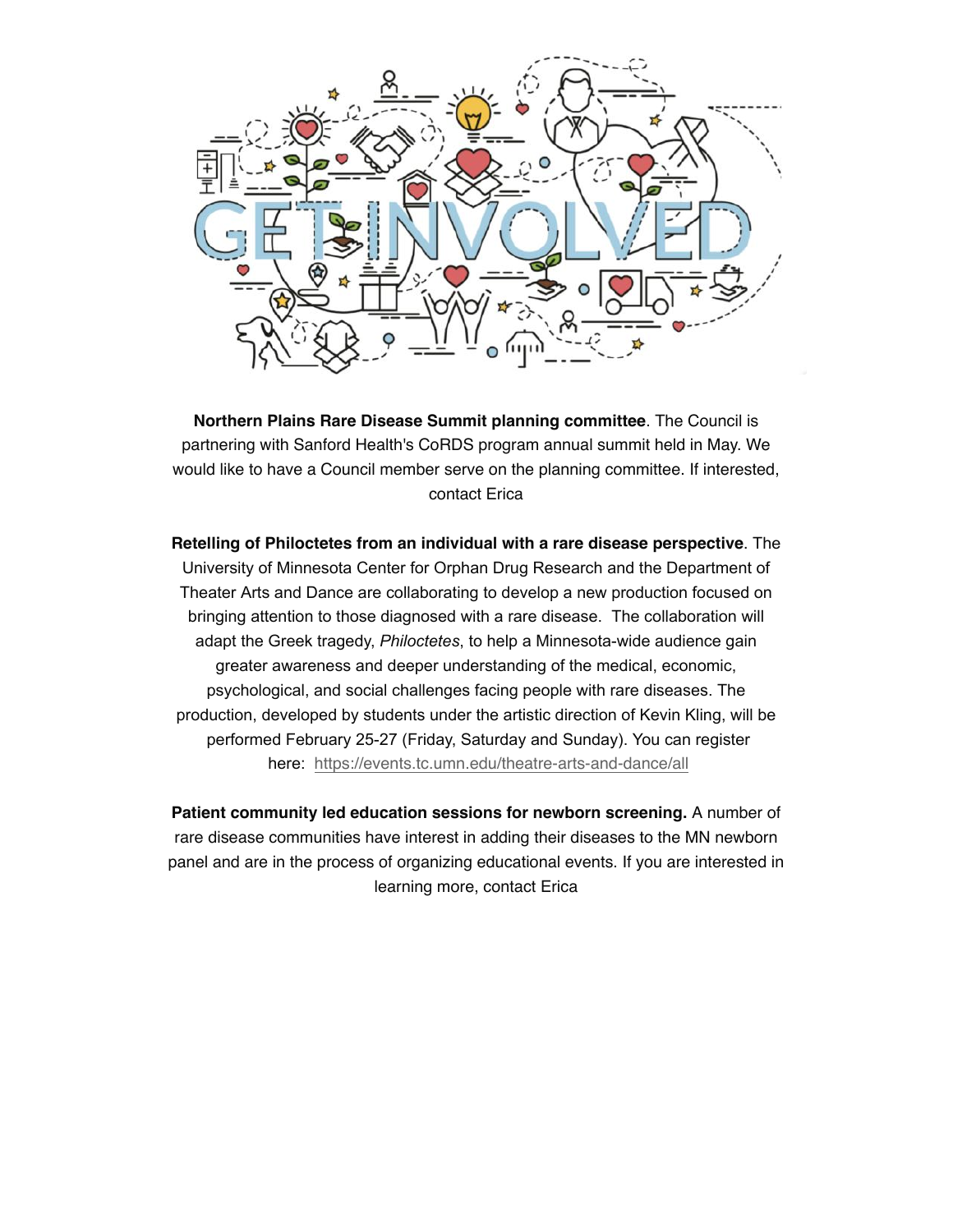## 'Will you let your reputation stand in the way of your service?

Ryan Holiday Courage is Calling





## **MEDICAL SCHOOL**

## **UNIVERSITY OF MINNESOTA** Driven to Discover<sup>®</sup>

The Chloe Barnes Advisory Council on Rare Diseases was created in 2019 by the Minnesota Legislature as a collaboration between the University of Minnesota and cross-sector institutions throughout Minnesota with the goal of improving care for the citizens of the state whose lives are affected by rare diseases.

> Copyright © I 2021 IChloe Barnes Rare Disease Councill I, All rights reserved. IUniversity of Minnesota Medical Schooll

> > Our mailing address is: mnrdac@umn.edu